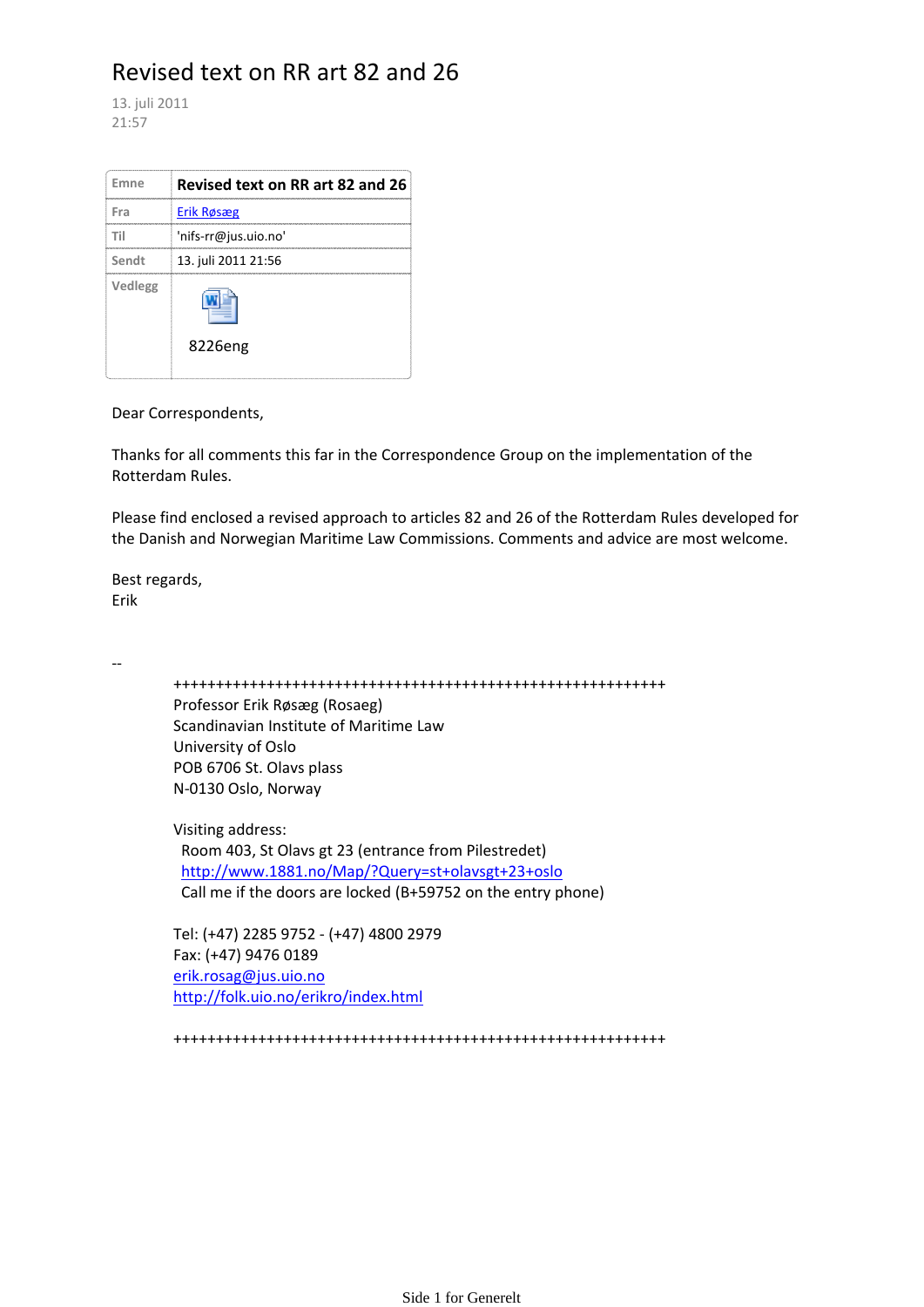## **A DRAFT REVISED COMPROMISE ON THE RELATION BETWEEN THE ROTTERAM RULES (RR) AND OTHER TRANSPORT CONVENIONS**

*developed at a meeting of the chairpersons and secretaries of the Danish and Norwegian Maritime Law Commissions in Oslo 12 July 2011*

The RR apply to contracts for carriage by sea and connected transports, eg transport by truck from a port to an inland receiver. This follows from art. 1.

The scope of the RR as defined by the Convention itself is rather narrow. A contract that provides for carriage by sea is required, and there are criteria for a connection to more than one state in art 5. But the State Parties can elect to apply the Convention also outside this scope.

The Convention does not deal with logistics contracts, ie contracts that both include an element of transport and eg storage, finishing operations, etc. Whether the Convention should be applied to the transport part of a logistics contract may depend on whether the transport part of it is of substantial importance and whether it can be separated from the remainder of the contract.

When the Convention is applied pursuant to the above, a conflict with other Conventions may occur. One example is the CMR, the road transport Convention. If the goods are carried on a truck, on a ferry and then on a truck again, it may be that both Conventions are applicable.

The detailed delimitation of the scope of the different Conventions is difficult. The recommendation of the Maritime Law Commission is that the starting point should be the agreement between the commercial parties or what they should be considered to have agreed. As long as one considers an election amongst different mandatory systems of liability, this is justifiable.

There are several considerations that can provide guidance in respect of what the parties have agreed on concerning the election amongst different mandatory systems of liability. They may have made an election in clear words or elected a specific way of performance. The may have agreed or have a common understanding that a particular kind of transport documents should be used. The use of a bill of lading is [in Europe] a clear indication that the maritime rules are applicable, at least when the document is not a freight forwarder's bill of lading in a typical trucking environment. Furthermore, the former dealing between the parties can provide guidance, and also how such transports usually are performed or how this particular transport was planned and performed. Altogether, there is a number of different considerations to take into account when clarifying the overall picture of which transport regime is elected.

Exceptionally, it may happen that the RR or another Convention does not allow the parties to agree on a different regime. This is, eg, so in respect of the core scope of the RR, international carriage by sea with connecting road transport. In the same way, CMR does not allow that one elects not to apply its rules when a truck is carried at an international ferry (without removing the goods from the truck) between two land transport legs. In such cases, the respective Conventions must be applied. However, the Commission recommends – in line with newer European cases<sup>1</sup> that the Conventions are construed relatively narrowly, so that the scope of the election of the parties becomes wide.

 1

 See in particular the Supreme Court of Germany 17 July 2008 (I ZR 181/05), the supreme Court of Belgium 8 November 2004 (C.03.0510.N/1).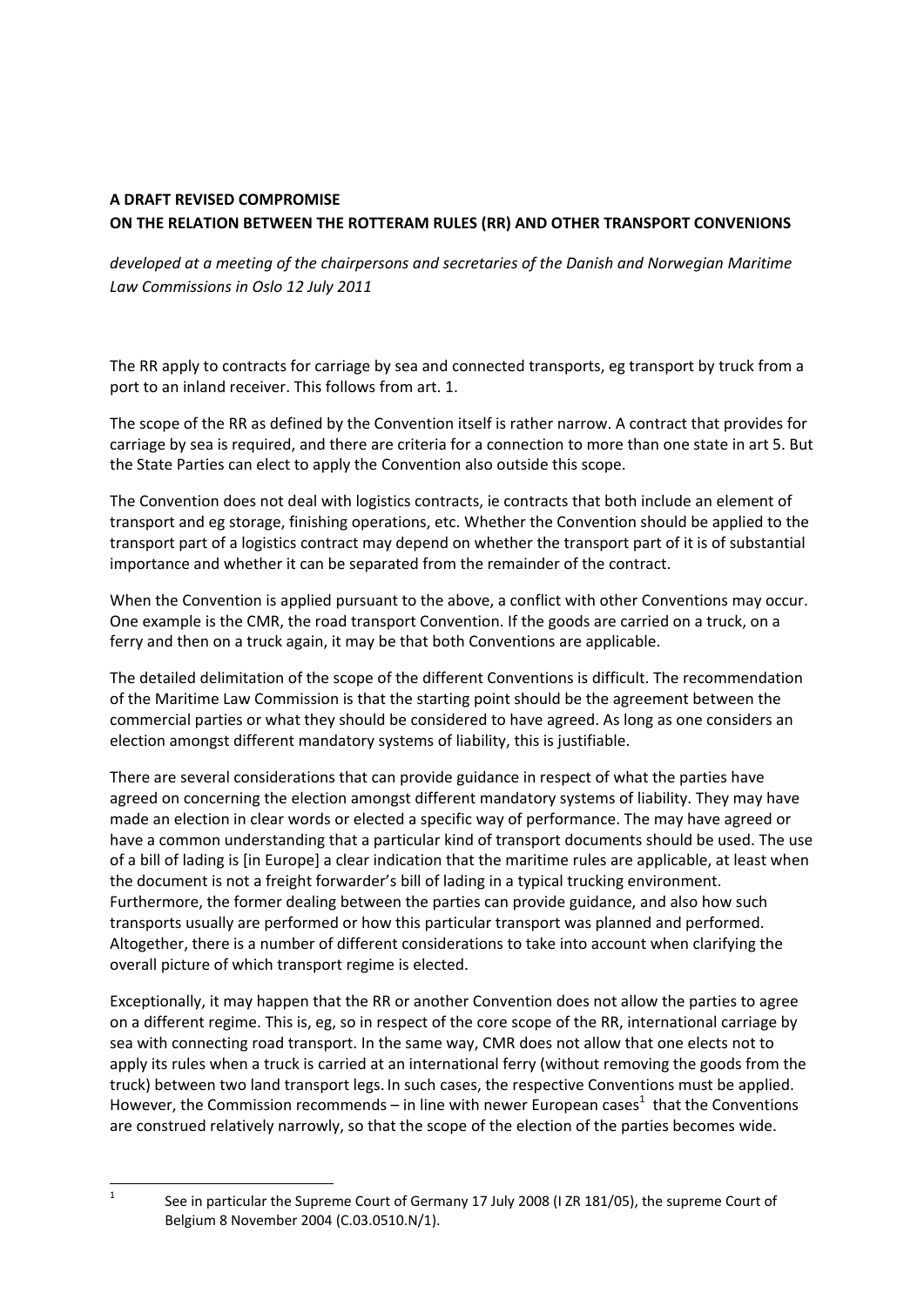When the parties to a large extent can elect the applicable liability regime, this does not mean that there is complete freedom of contract. They must elect one or the other of the mandatory systems. Also, the parties do not have to frame a transport agreement so that none of the mandatory systems are applicable, if there is one.

Exceptionally, it may happen that more than one Convention with mandatory rules as a starting point applies to the same transport. Article 82 of the RR addresses the situations of this kind that are practical in respect of the RR if all Conventions are narrowly construed. The Commission considers that RR art 82 removes whatever there may be of conflicts between the RR and other transport Conventions.

The technique of art 82 is that is provides for an exception from the RR if Conventions on carriage by air, road, rail or inland waterways expressly applies to transports that also go by sea. The relevant clauses of these Conventions are reproduced below.

If art 82 provides that one of the other Conventions take precedence, that convention applies throughout the transport. The result may be that two very similar transports are governed by different sets of rules, eg, dependent on whether the goods remain loaded on a truck at a ferry stretch or not. This is unavoidable due to the fact that the Conventions have been created at different times and under different circumstances.

It may be difficult to ascertain in advance which Convention will apply pursuant to these rules; eg, if one does not know whether the goods will be unloaded from the truck at a ferry leg. In these cases, one cannot know whether to issue a CMR consignment note or a RR transport document. The parties should is such cases act according to their best judgment.

If the RR after this is applicable, that does not exclude the application of the other Conventions entirely. The RR incorporate some of provisions of the other Conventions by its art 26. Eg, in respect of a part of the transport that is a road transport, the liability provisions of the CMR may be applicable (pursuant to specified conditions).

‐‐‐‐

#### **THE CLAUSES INDIRECTLY REFERRED TO IN RR ART 82:**

### **Convention for the unification of certain rules for international carriage by air (Montreal Convention) 1999**

#### **Article 18 Damage to Cargo**

4. The period of the carriage by air does not extend to any carriage by land, by sea or by inland waterway performed outside an airport. If, however, such carriage takes place in the performance of a contract for carriage by air, for the purpose of loading, delivery or transhipment, any damage is presumed, subject to proof to the contrary, to have been the result of an event which took place during the carriage by air. If a carrier, without the consent of the consignor, substitutes carriage by another mode of transport for the whole or part of a carriage intended by the agreement between the parties to be carriage by air, such carriage by another mode of transport is deemed to be within the period of carriage by air.